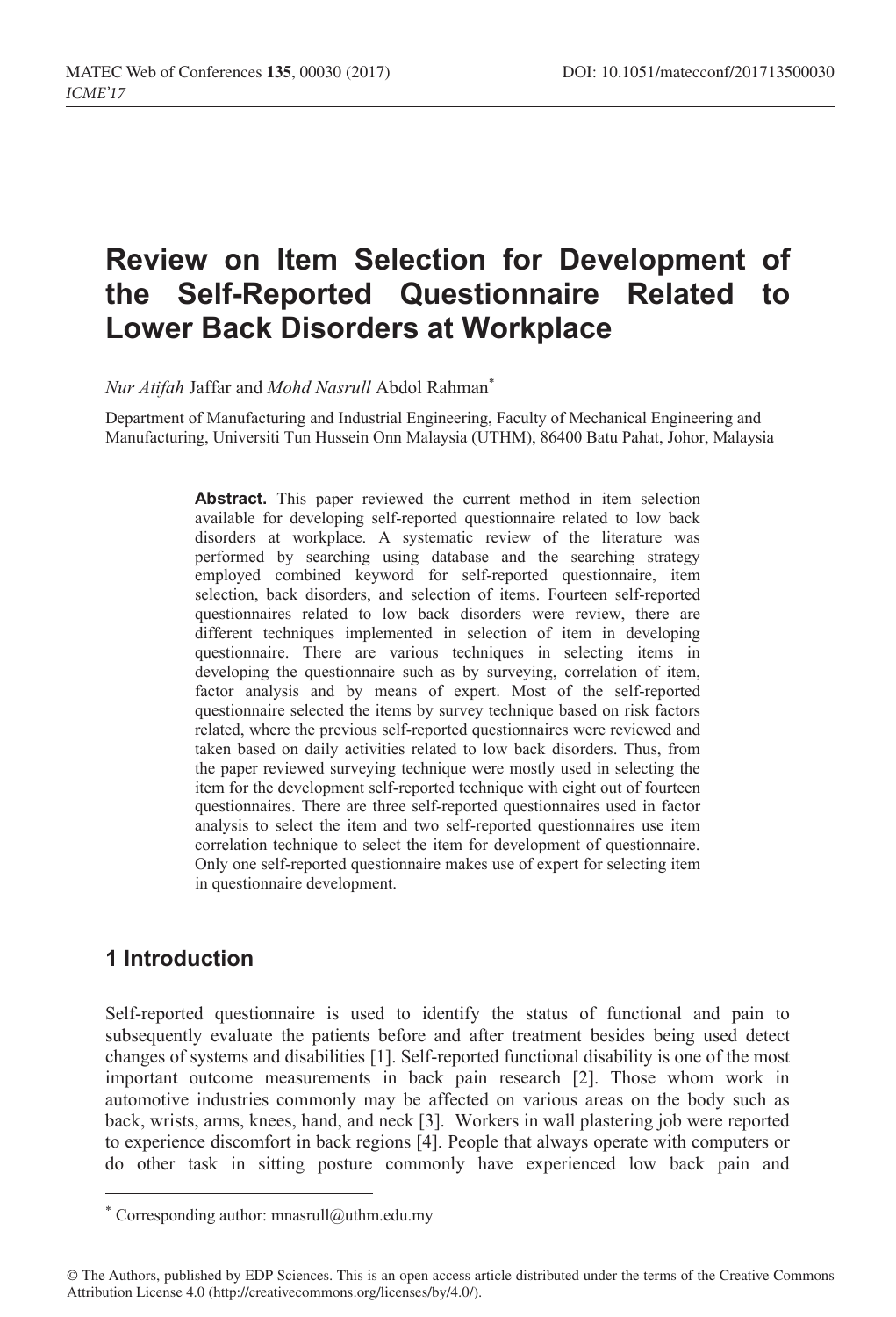musculoskeletal injury [5]. The step in developing the questionnaire is based on international literature, stages of item selection, domain constructions and psychometric properties [6-9]. The committee of bilingual subject's matter experts (SMEs) [6] can be employed to determine the percentage of agreement score calculated for each questionnaire item [10]. Method of principal components analysis (PCA) is used to identify the items loaded in developing the questionnaire [11]. Criteria for the selection of the items in developing the questionnaire consist of conceptual and psychological [12]. Phase for item reduction is done by surveying with open-ended questionnaires selected from previous studies and from the important factor related to the case studies [13].

# **2 Methods**

There are three stages of method used in reviewing the self-reported questionnaires which include selection of literatures from database, developing the evaluation criteria and evaluation process.

## **2.1 Selection literatures from database.**

The literatures were explored using several of databases such as Science Direct, Google Scholar, Pub Med, Scopus, Seagate, and e-Journal to search and select a suitable references and related articles. The materials related were covered from 1980 until 2015.The combination of several keywords, terms, tittle, and abstract were screened and used in identifying journal related to Self-Reported Questionnaires for assessing the exposure of low back disorders.

## **2.2 Developing the evaluation criteria.**

The evaluation criteria for these review methods contained the, items, questionnaire development and selection of item technique were evaluated.

## **2.3 Evaluation process.**

The structure and content of evaluation process for selected publications were conducted by two researchers. The evaluation process will focus on the identifying the published questionnaires based on self-report method related to low back disorders from the previous case studies. The evaluation process involved finding any dissimilarities of information or gap to do documentations.

# **3 Results**

According to the techniques for selecting the items in developing self-reported questionnaire that reviewed in ten self-reported questionnaires related to low back disorders is showed in Table 1. This table similarly describes the result in list of risk factors related to low back disorders for survey techniques, correlation value for item correlation technique, results for factor analysis technique and person whom observed as the expert in selection of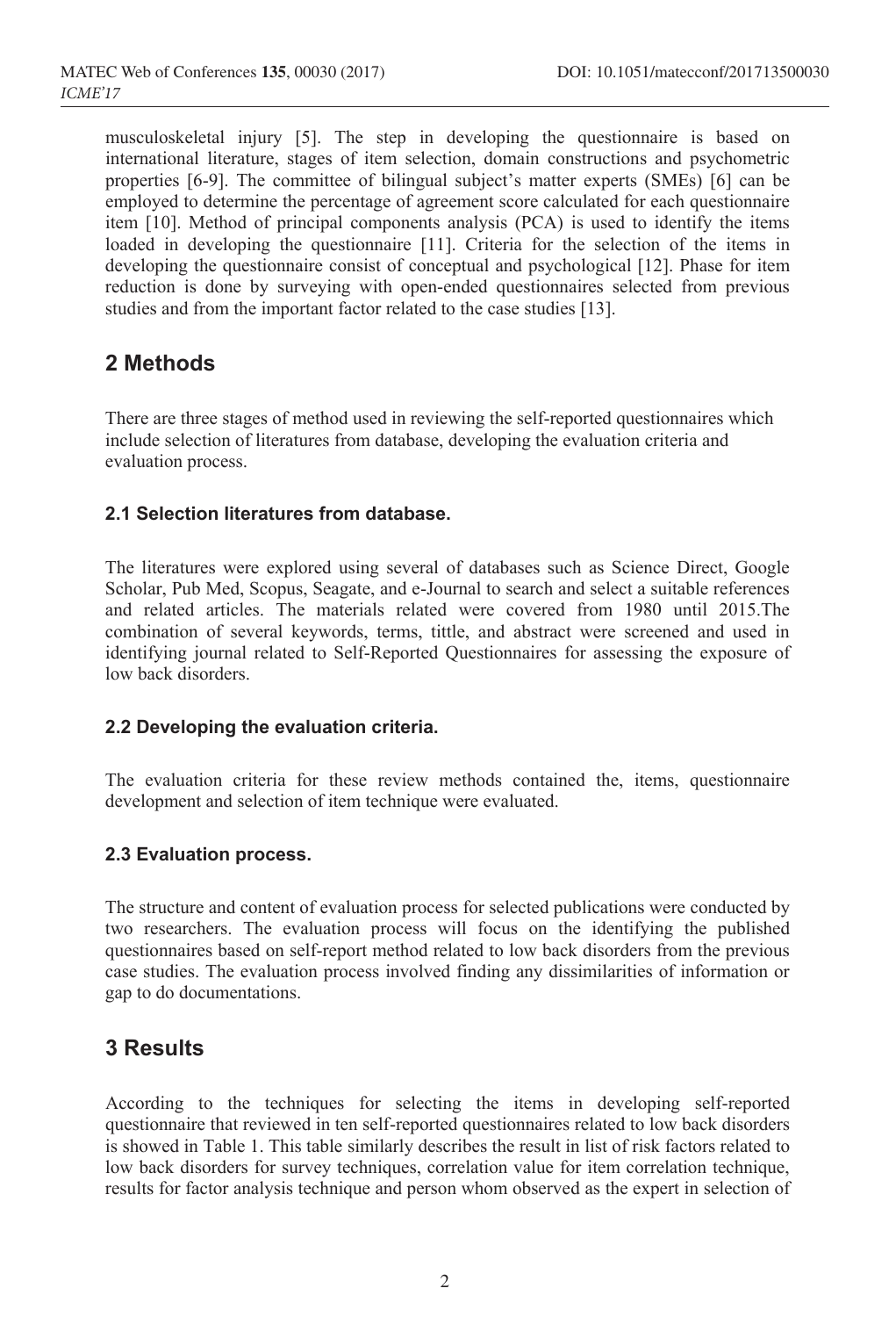items. Table 1 presents an overview of the item selection technique in developing questionnaire related to low back disorders.

| Self-reported<br>questionnaire                                                                                                         | <b>Items</b>           | <b>Items</b> selection<br>techniques                           | <b>Result</b>                                                                                                          |
|----------------------------------------------------------------------------------------------------------------------------------------|------------------------|----------------------------------------------------------------|------------------------------------------------------------------------------------------------------------------------|
| <b>Oswestry Disability</b><br>Scale (ODI) [14]<br><b>Revised Oswestry</b><br>Disability Questionnaire<br>[24]<br>Modified Version [25] | 10<br>items            | survey                                                         | Survey on the most relevant<br>problems in daily activities related to<br>low back disorders                           |
| The Million Visual<br>Analogue Scale (MVAS)<br>[15]                                                                                    | 15<br>items            | Item<br>correlation                                            | Intra and inter observer (0.966<br>and $0.918$ )                                                                       |
| Roland-Morris<br>disability questionnaire<br>$(RDQ)$ [16]                                                                              | 24<br>items            | survey                                                         | Survey in aspect of daily living                                                                                       |
| RDQ-23<br>$[28]$                                                                                                                       | 23<br>items            | Survey<br>based on<br>Sickness impact<br>profile               |                                                                                                                        |
| RDQ-18<br>$[29]$                                                                                                                       | 18<br>items            | Item<br>correlation                                            | 6 items were deleted                                                                                                   |
| The Waddell disability<br>Index (WDI)<br>$[17]$                                                                                        | 9 items                | Factor<br>analysis                                             | Total internal consistency is 0.76                                                                                     |
| The Low Back<br>Outcome Score (LBOS)<br>[18]                                                                                           | 13<br>items            | Survey                                                         | Survey on factor related to low<br>back disorders                                                                      |
| The Low Back Pain<br><b>Rating Scales</b><br>(LBPRS)<br>$[19]$                                                                         | 25<br>items            | Survey                                                         | Based on Nordic Questionnaire<br>an daily task activities                                                              |
| The Clinical Back Pain<br>Questionnaire (CBPQ)<br>[20]                                                                                 | 19<br>items            | Factor<br>analysis                                             | 0.94 (correlated well)                                                                                                 |
| The Quebec back pain<br>disability scale (QBPDS)<br>$[21]$                                                                             | 20<br>items            | Factor<br>analysis and<br>statistical<br>program<br>(TESTGRAF) | 46 items from 48 items by using<br>factor analysis and 20 items reducing<br>by using statistical program<br>(TESTGRAF) |
| The NASS Lumbar<br>Spine Outcome<br>Assessment Instrument<br>(NASS LSO)<br>[22]                                                        | 62<br>main<br>question | Expertise<br>person                                            | Group members from Task Force<br>evaluated the questionnaire.                                                          |
| <b>Risk Factor</b><br>Questionnaire (RFQ)<br>$[23]$                                                                                    | 25<br>items            | Survey                                                         | Survey based on risk factors<br>related to lower back disorders in<br>form of four categories.                         |

**Table 1.** Item selection techniques in self-reported questionnaire related to low back disorders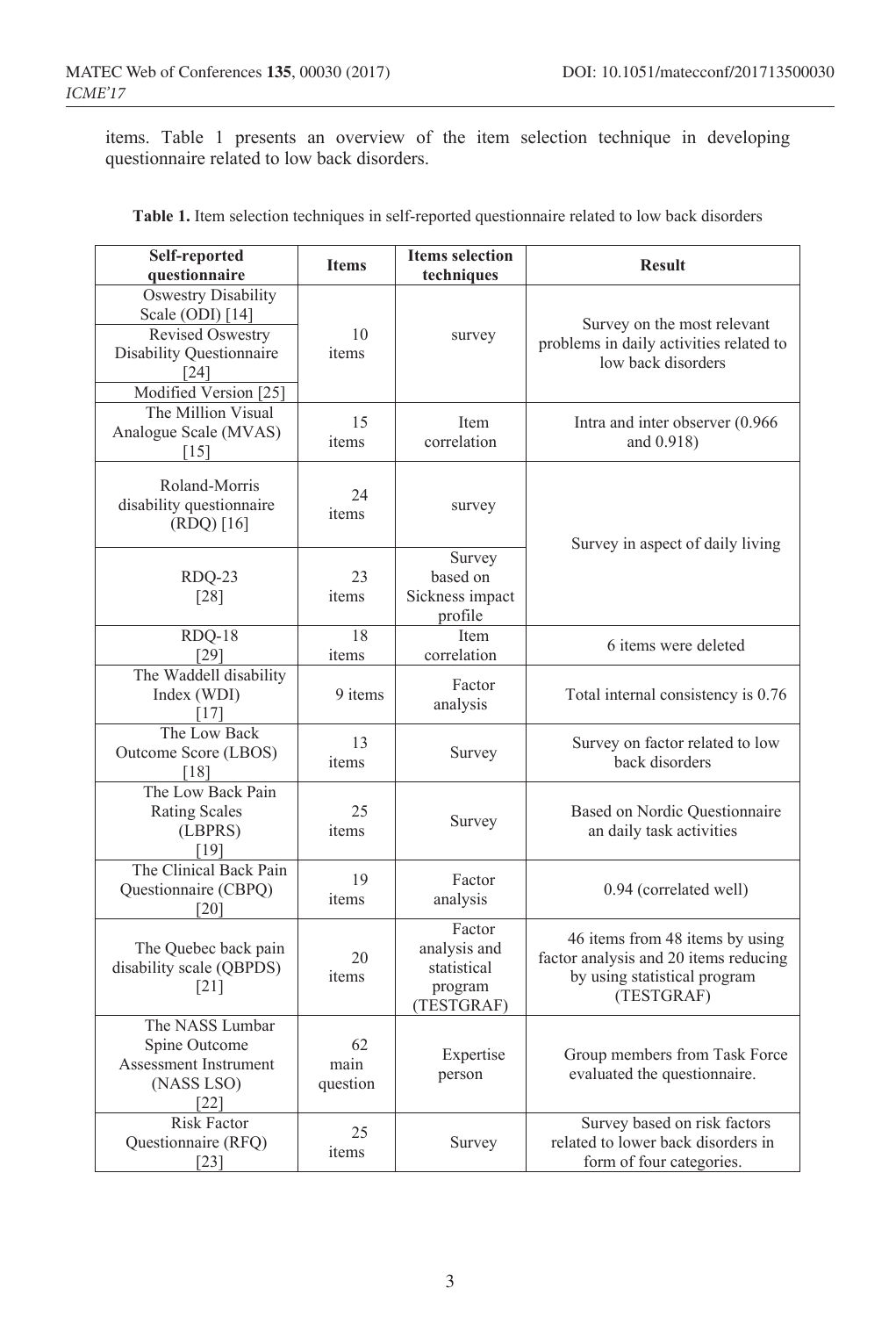## **3.1 Oswestry Disability Index (ODI)**

Oswestry Disability Index [14] questionnaire is an original paper with 10 items by surveying technique for the selection of items. The items are chosen by the most relevant problems that experienced by people with low back pain. This technique remains stagnant to two other versions of self-reported questionnaire which are Revised Oswestry Disability Questionnaire [24] and Modified Version [25] questionnaire and both of these questionnaires correspondingly haves same number of items which is 10 items. The entire self-reported questionnaire selected the items that are most relevant to daily activities that are related to low back disorders such as pain intensity, personal care, lifting, walking, sitting, standing, sleeping, sex life, social life and travelling.

## **3.2 The Million Visual Analogue Scale (MVAS)**

The Million Visual Analogue Scale [15] is utilized to assess the disability and pain intensity in patients with LBP and consists of 15 items by using 100mm Visual Analogue Scale (VAS). This questionnaire makes use of item correlations to select the item while developing the self-reported questionnaire. Item correlation was tested by using intra and inter observer. Intra-observer is observed by one person during collecting the data and the result for first trail is found to have high correlation of 0.966. The inter-observer method is employed by using more than one person to observe the activities and give two trials to gain a high correlation of 0.918. First trial of inter-observer failed due to the negative value for correlation in items number 3, thus the items was replaced in second trial for improvement.

## **3.3 Roland-Morris disability questionnaire (RDQ)**

Roland-Morris disability questionnaire [16] is an original paper and modified sporadically and its newest version is Roland Disability Questionnaire-12 [26]. First version consists of 24 items by surveying technique from Sickness Impact Profile [27]. The items were selected based on daily living activities that used physical and mental function. The physical functions include walking, bending over, sitting, lying down, dressing, sleeping, self-care and daily activities. Another self-reported questionnaire was revised in Roland Disability Questionnaire-23 [28] by using similar techniques that reviews from the SIP [27] and has 23 items. Then, the previous questionnaire was revised again and forms the Roland Disability Questionnaire-18 [29] with 18 items by using item correlation techniques and consequently suggested that 6 items were deleted.

## **3.4 The Waddell disability Index (WDI)**

The Waddell disability Index (WDI) [17] consists 9 items and items were selected based on factor analysis technique. Result from factor analysis showed that all the nine activities were well correlated. Nine activities in items listed are heavy lifting (0.44), sitting one-half hour (0.44), travelling one-half hour (0.51), standing one-half hour (0.51), walking one-half hour (0.65), sleep disturbance (0.61), social life restriction (0.62), sex life restriction (0.62) and help with footwear (0.54). All the nine activities have a total of internal consistency with high correlation which is  $0.76$  and  $(r=0.70)$ .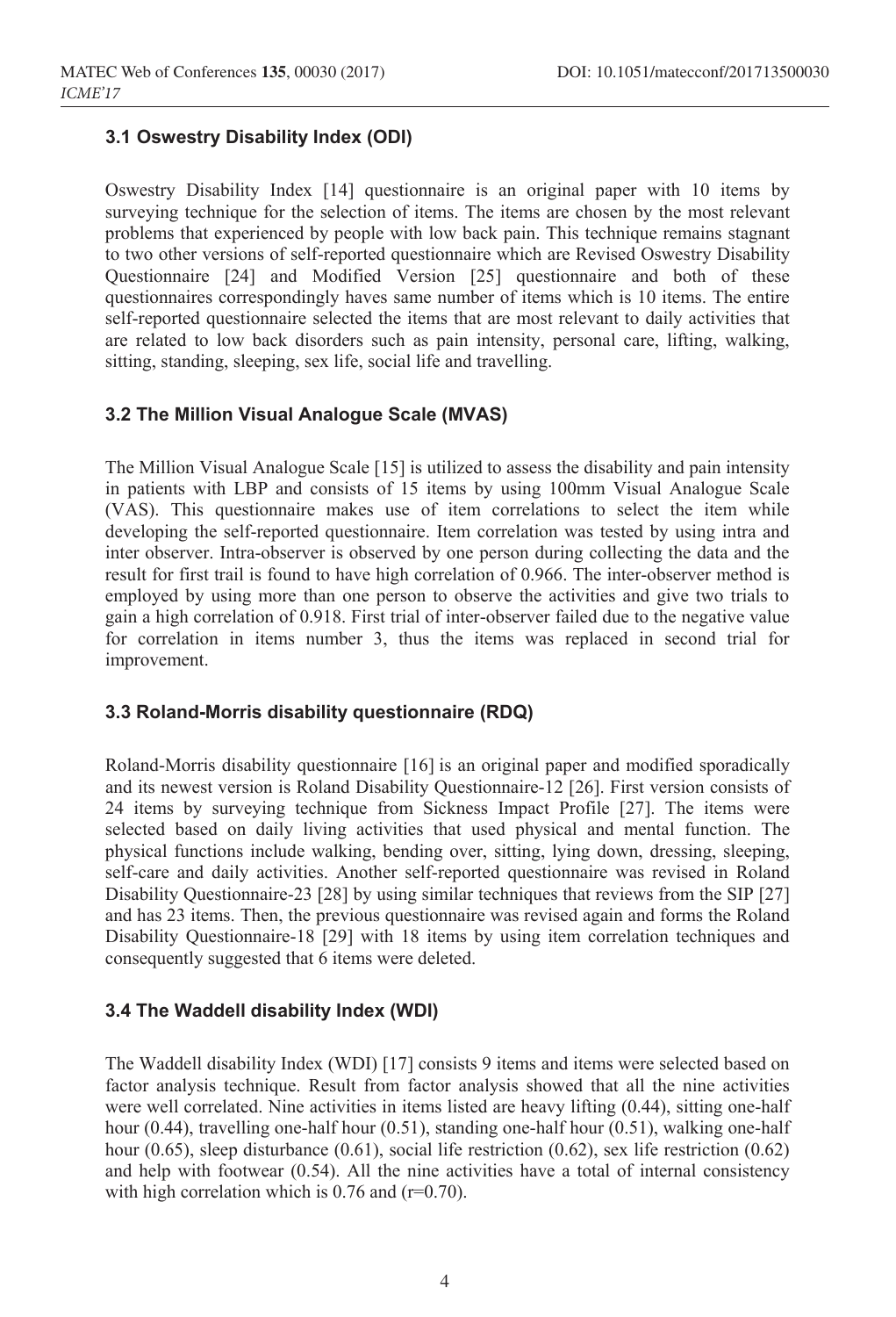## **3.5 The Low Back Outcome Score (LBOS)**

The Low Back Outcome Score [18] to assess the patients with low back pain and consist of 13 items with 3, 6 and 9 point scoring system with survey techniques to select the items. The survey was based on factors related to low back disorders such as current pain, employment domestic chores, sport activities, resting, medical treatments or consultations, drug use, sex life and daily activities (sleeping, walking, sitting, travelling and dressing).

## **3.6 The Low Back Pain Rating Scales (LBPRS)**

The Low Back Pain Rating Scales [19] was used to evaluate the clinical outcome of low back pain patients and consists of 25 items with VAS, (Yes/No) and NSAID scoring system. It's contains of three different components which are pain, disability, and physical impairment. These self-reported questionnaires used survey technique to select the items for develop the questionnaire. For pain section, the items was selected from the Nordic Questionnaire [30] based on a few parameters such as pain medication reduction, physical function, estimation and psychological adjustment [31]. For disability and physical impairment both of these section were surveyed based on daily task activities such as sleeping, ability to perform housework, walking, sitting, lifting, working, dressing, driving, running, getting up from the chair, climbing stairs, contact with people and expectations of future pain.

## **3.7 The Clinical Back Pain Questionnaire (CBPQ)**

The Clinical Back Pain Questionnaire (CBPQ) [20] or Aberdeen LBP scale is used to measure of health outcome for patients with low back pain and it consists of 19 items with multiple choice and single choice answer. By employing the factor analysis techniques the item was selected for development this questionnaire. The item was reviewed from clinical literature item and it was devised from commonly used in the clinical assessment for patients with low back pain. Two measurements were used which are an internal consistency measured by Cronbah's alpha to measure the correlation between item and item-total correlation is to compare individual question with total score. Both of these measurements were considered as rejection as the total item-correlation is below 0.2. Thus, factor analysis was used to identify the health factors within the questionnaire. The result showed well correlation of 0.94.

## **3.8 The Quebec back pain disability scale (QBPDS)**

The Quebec back pain disability scales [21] is used to assess the degree of disability in patient with back pain and has 6-point difficulties scale as scoring system method used. This questionnaire consists about 20 items and the item was selected by using factor analysis technique and statistical program (TESTGRAF). 46 items were factor analysed from 48 items and decreased to 20 items by using statistical program (TESTGRAF) that was developed by Dr. J. Ramsay, Department of Psychology, McGill University, Montreal, Canada. The items were based on si domains which are bed/rest, sitting/standing, ambulation, movement, bending/stooping and handling large/heavy objects.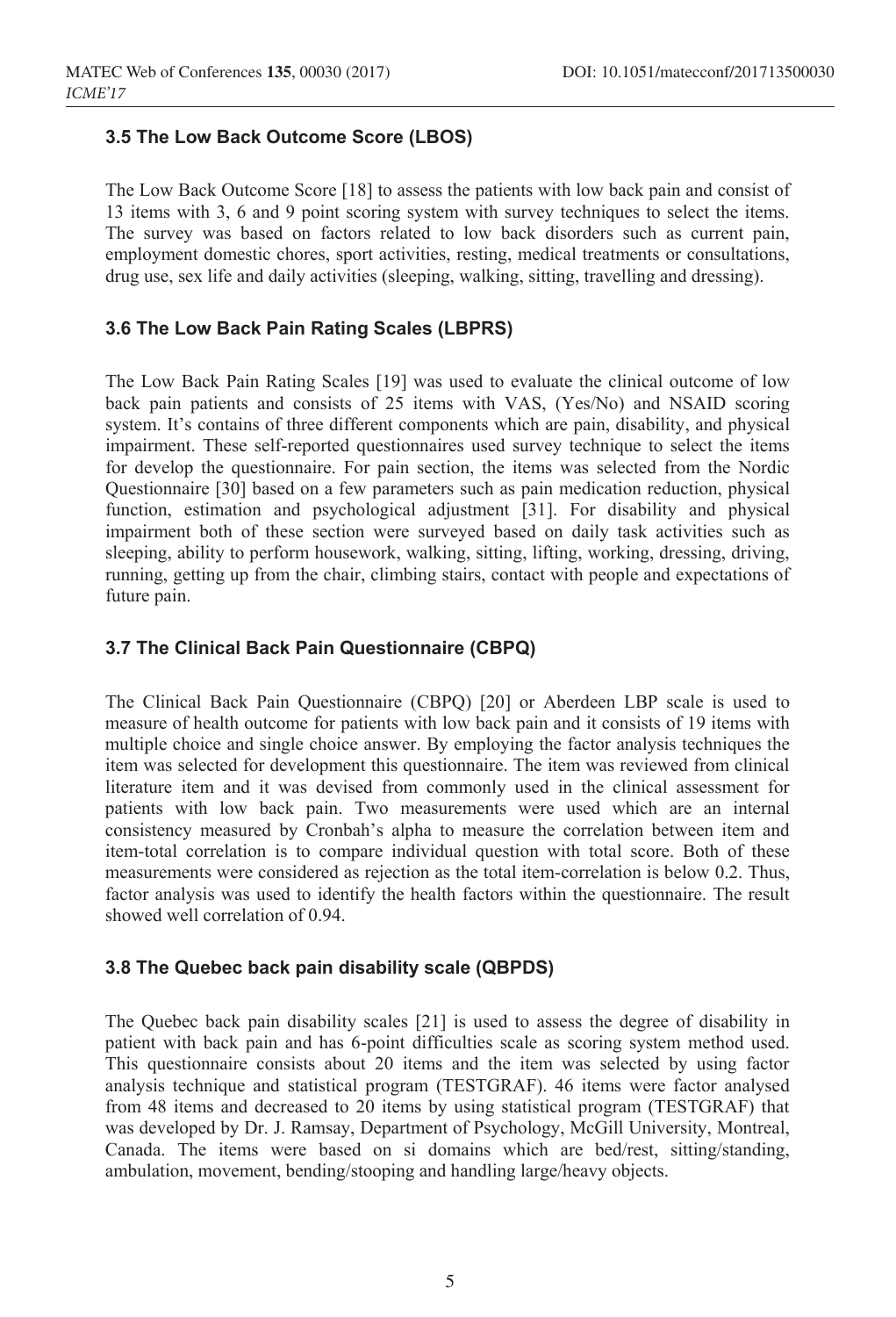## **3.9 The NASS Lumbar Spine Outcome Assessment Instrument (NASS LSO)**

The NASS Lumbar Spine Outcome Assessment Instrument [22] aims to assess the instrument's reliability, validity and acceptability to the patients and consists of 62 main questions and was grouped into 5 categories which are group 1: Demographic data, Group 2: Medical history, Group 3: Pain, neurogenic symptoms & function, Group 4: Employment history and Group 5: Data about outcomes of treatment. This questionnaire was derived from a consensus of the NASS and all the 62 questions obtained from 3 different existing questionnaires which are SF 36, modified ODI and modified employment assessment published by BIGOS. Within 18 months, expert in questionnaire which are Task Force group members were recruited to review the instrument and critique. Thus, it is observed the questionnaire became shorter, increase in readability, concise and simpler to follow.

## **3.10 Risk Factor Questionnaire (RFQ)**

Risk Factor Questionnaire [23] focus to prevent extended disability, treat the acute and subacute stages of low back pain and employed 25 items of occupational risk factor questionnaires with Yes/No selection scoring system. The items were selected based on survey techniques. The selection of items from survey based on risk factors related to low back disorders such as load features (bulk or grip), handling activities (pushing, pulling, carrying), body position (sitting, climbing) and environmental demands (vibration, slippery surfaces, or work on elevated surfaces).

# **4 Discussions**

There are 14 self-reported questionnaires related to low back disorders were reviewed in selection of items step. There are various techniques employed to select the item in developing the self-reported questionnaire which are by surveying either by revision from the previous study or by relating the risk factor of the case studies (low back disorders), item correlation, factor analysis and by using an expert to select the item. Basically, there are ten self-reported questionnaires related to low back disorders including Oswestry Disability Index (ODI) Version 1.0 [14], the Million Visual Analogue Scale (MVAS) [15], Roland-Morris Disability Questionnaire (RDQ) [16], the Waddell Disability Index (WDI) [17], the Low Back Outcome Score (LBOS) [18], the Low Back Pain Rating Scales (LBPRS) [19], the Clinical Back Pain Questionnaire (CBPQ) [20] or Aberdeen LBP scale, the Quebec Back Pain Disability Scale (QBPDS) [21], the NASS Lumbar Spine Outcome Assessment Instrument (NASS LSO) [22] and Risk Factor Questionnaire (RFQ) [23]. For Oswestry Disability Index (ODI) there are another two versions which are Revised Oswestry Disability Questionnaire [24] and Modified Version [25]. Both of the versions implemented similar techniques in selecting the items for developing the self-reported questionnaire. Other than that, Roland Disability Questionnaire had other versions a well which are RDQ-23 [28] and RDQ-18 [29] and both of these self-reported questionnaires also had same techniques for selection item in development of self-reported questionnaires which is by surveying technique based on SIP [27]. Most of the self-reported questionnaires use survey technique to select the item in development of self-reported questionnaire. The survey was taken based various characteristics which are established on daily activities, Sickness Impact Profile (SIP) [27] and based on risk factor related to low back disorders. There are 8 self-reported questionnaires that utilizing this method which are ODI [14],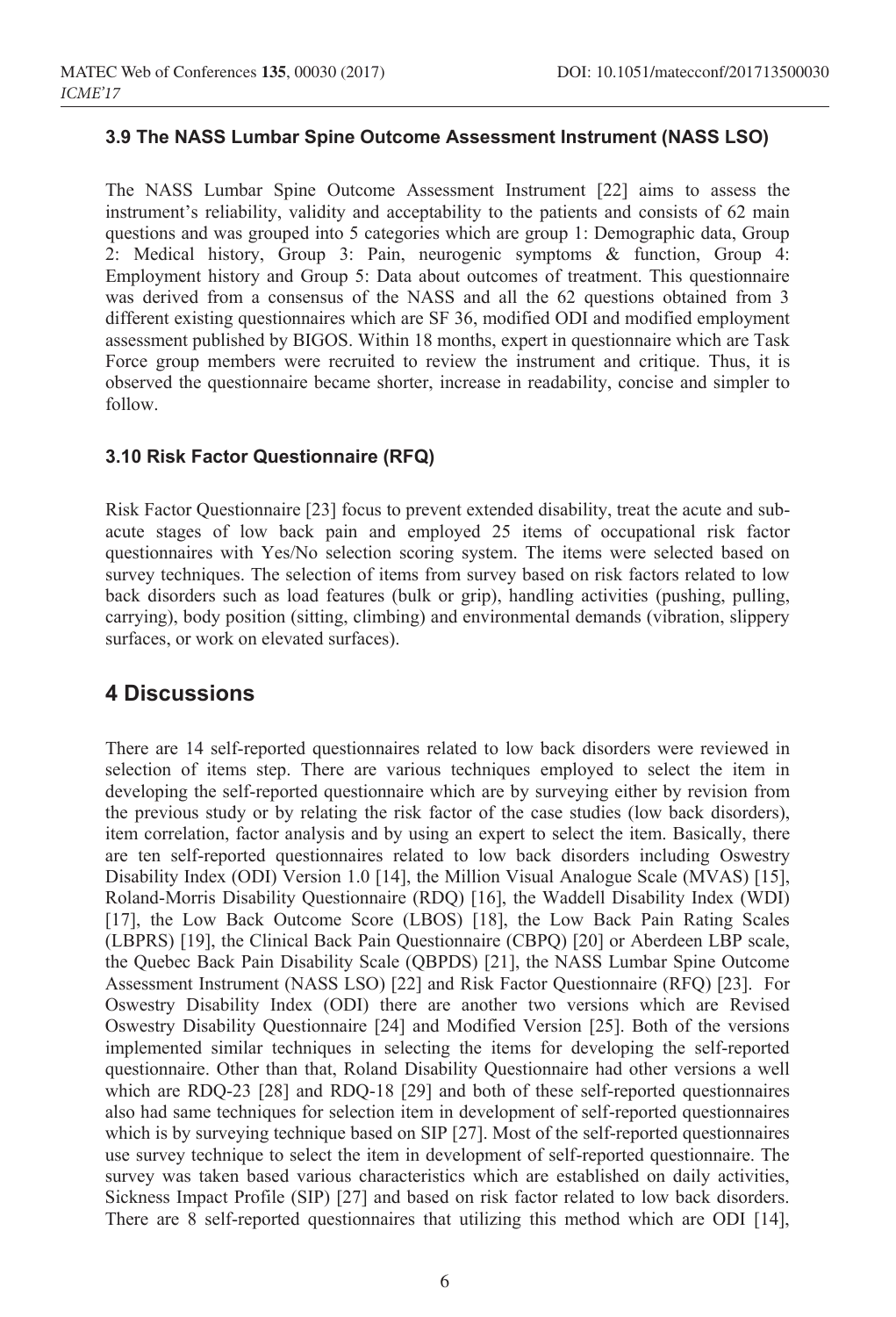Revised ODI [24], Modified ODI [25], RDQ [16], RDQ-23 [28], LBOS [18], LBPRS [19] and RFQ [23]. 3 self-reported questionnaires which are WDI [17], CBPQ [20] and QBPDS [21] have used factor analysis method to select the item in development of self-reported questionnaire and 2 self- reported questionnaires which are MVAS [15] and RDQ-18 [29] had item correlation technique as the method to select the item for the development of selfreported questionnaires. There only one self-reported questionnaire that utilize expert to select the item in developing the self-reported questionnaire which is NASS LSO [22].

# **5 Conclusions**

In this study, fourteen self-reported questionnaires related to lower back disorders were reviewed. There are four current techniques for selecting item in developing self-reported questionnaire related to low back disorders were reviewed and covered from 1980 until 2001, which are by survey, factor analysis, item correlation and by using expert. Most of the self-reported questionnaires selected the items by using surveying techniques which is ODI, RDQ, LBOS, LBPRS and RFQ. The most used survey techniques based on risk factors related to low back disorders which are ODI, LBOS and RFQ. Besides that, there are several self-reported questionnaires using techniques of surveying based on daily activities such as sitting, walking, standing, sitting, and bending which are RDQ and LBPRS. The least technique used among self-reported questionnaires is by using expert which is NASS LSO. 3 out of 14 self-reported questionnaires were found to use technique of factor analysis to select the item for development questionnaires. 2 out of 14 selfreported questionnaires were using item correlation method which are are MVAS and RDQ-18.

# **Acknowledgement**

This research is funded by Office for Research, Innovation, Commercialization and Consultation (ORICC) and Universiti Tun Hussein Onn Malaysia (UTHM) under Geran Penyelidikan Pasca Siswazah (GPPS, Vot U745).

# **References**

- 1. Grotle M, Brox JI, Vøllestad NK. Functional status and disability questionnaires: What do they assess? A systematic review of back-specific outcome questionnaires. *Spine*, **30**, 130–140 (2004)
- 2. Deyo RA. Measuring the functional status of patients with low back pain. *Arch Phys Med Rehabil* **69**,1044-53 (1988)
- 3. Rahman, M.N.A., Aziz, F.A. and Yusuff, R.M: Survey of body part symptoms among workers in a car tyre service centre. *Journal of Human Ergology*, **39** (1), 53-56 (2010)
- 4. Rahman, M.N.A., M.R.A. Rani, and M.J. Rohani: Investigation of work-related musculoskeletal disorders in wall plastering jobs within the construction industry. WORK: *A Journal of Prevention, Assessment and Rehabilitation*, **43** (4), 507-514 (2012).
- 5. Rahman, M. N. A., Zakaria, N. H., Masood, I., Adzila, S., & Nasir, N. F: Risk assessment for assessing the subjective occupant seating discomfort related office works. Information, **19** (7B), 3025-3030 (2016)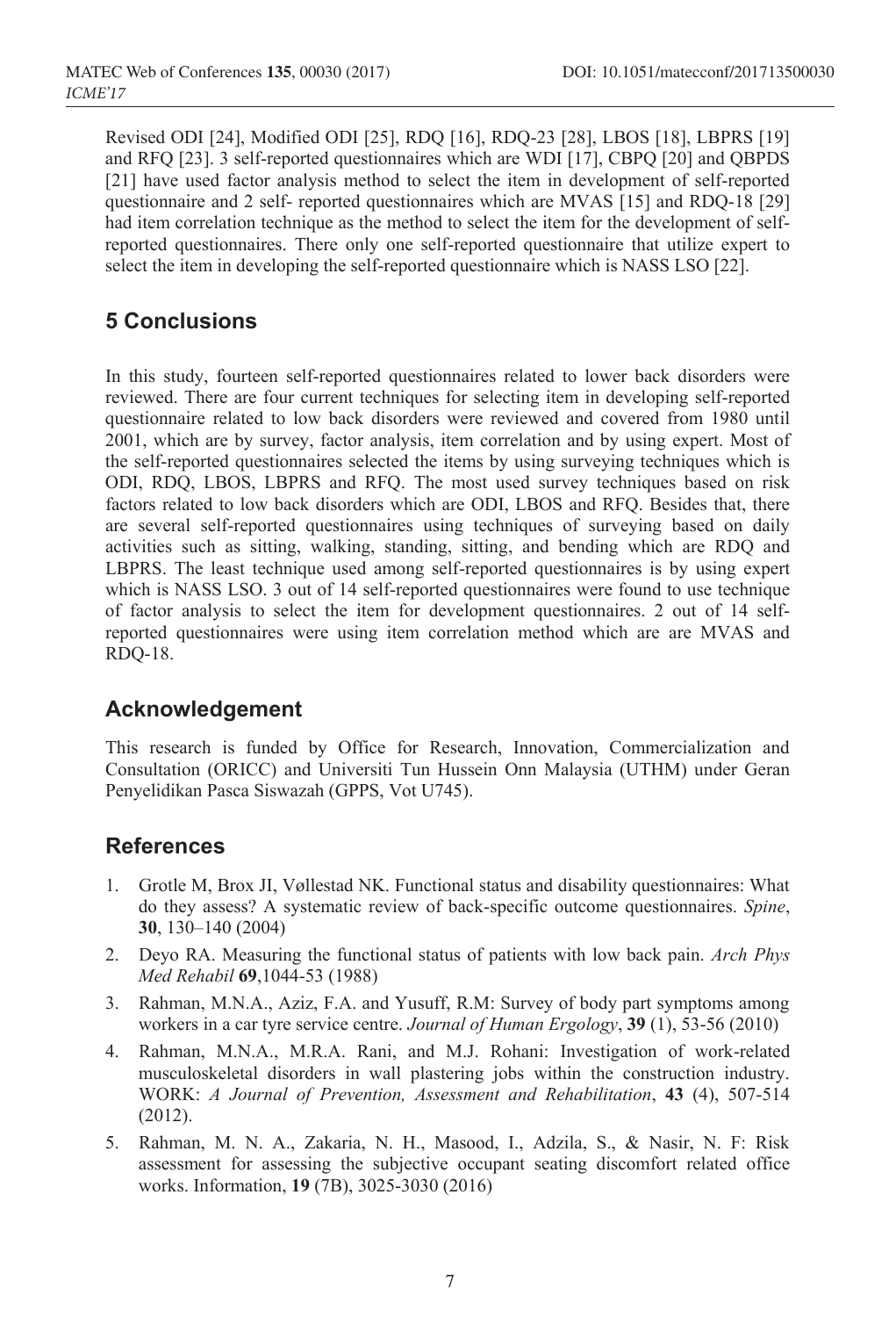- 6. Lynn, M.R., Determination and quantification of content validity. *Nurs. Res*. **35** (6**)** 382-385 (1986)
- 7. Streiner, D.L., Norman, G.R. Health Measurement Scales: a Practical Guide to Their Development and Use, second ed. Oxford University Press, New York (1995)
- 8. Turner, R., Quittner, A.L., Parasuraman, B.M., Kallich, J.D., Cleeland, C.S., Mayo/FDA Patient-Reported Outcomes Consensus Meeting Group, Patient-reported Outcomes: Instrument Development and Selection Issues, *Value Health* **10**(Suppl. 2) 86-93 (2007)
- 9. Snyder, C.F., Watson, M.E., Jackson, J.D., Cella, D., Halyard, M.Y., Mayo/FDA Patient-Reported Outcomes Consensus Meeting Group. Patient-reported Outcome Instrument Selection: Designing a Measurement Strategy. Value Health 10(Suppl. 2), 76-85 (2007).
- 10. Tilden, V.P., Nelson, C.A., May, B.A. Use of qualitative methods to enhance content validity. Nurs. Res. **39** (3), 172-175 (1990)
- 11. Intermediate Care National Evaluation Team. A national evaluation of the costs and outcomes of intermediate care for older people. Final report. University of Leciester, (2006)
- 12. Leal, Rossana B., et al. "Development of a questionnaire for measuring health-related quality of life among children and adolescents with mouth breathing." American journal of rhinology 7 allergy **29** (6) 212-215 (2015)
- 13. Saab, Sammy et al. " Development of a disease-specific questionnaire to measure health-related quality of life in liver transplant recipients." Liver Transplantation **17** (5) 567-579 (2011)
- 14. Fairbank J, Couper J, Davies J et al. The Oswestry low back pain questionnaire. Physiotherapy **66,** 271- 273 (1980)
- 15. Million R, Hall W, Nilsen KH, Baker RD, Jayson MI. Assessment of the progress of the back -pain patient- Volvo Award in Clinical Science. Spine **7,** 204- 212 (1981)
- 16. Roland M, Morris R. A study of the natural history of low back pain- Part 1. Development of a reliable and sensitive measure of disability in low back-pain-. Spine **30,** 130- 140 (1983)
- 17. Waddell G, Main CJ. Assessment of severity in low-back disorders. Spine **9,** 204- 208 (1984)
- 18. Greenough CG, Fraser RD. Assessment of outcome in patients with low-back pain. Spine **17,** 36-41 (1992)
- 19. Manniche C, Asmussen K, Lauritsen B, Vinterberg H, Kreiner S, Jordan A. Low Back Pain Rating scale- validation of a tool for assessment of low back pain-. Elsevier Science **57** (3), 317–326 (1994)
- 20. Ruta DA, Garrant AM, Wardlaw D et al. Developing a valid and reliable measure of health outcome for patients with low back pain. Spine **19**, 1887-1896 (1994)
- 21. Kopec JA, Esdaile JM, Abrahamowicz M et al. The Quebec back pain disability scalemeasurement properties-. Spine **20**, 341- 352 (1995)
- 22. Daltroy LH, Cats Baril WL, Katz JN, Fossel AH, Liang MH. The North American spine society lumbar spine outcome assessment instrument: reliability and validity tests. Spine **21**, 741-749 (1996)
- 23. Halpern N, Hiebert R, Nordin M, Crane M. The test retest reliability of a new occupational risk factor questionnaire for outcome studies. *Applied Ergonomics*, 32(**1**), 39- 46 (2001)